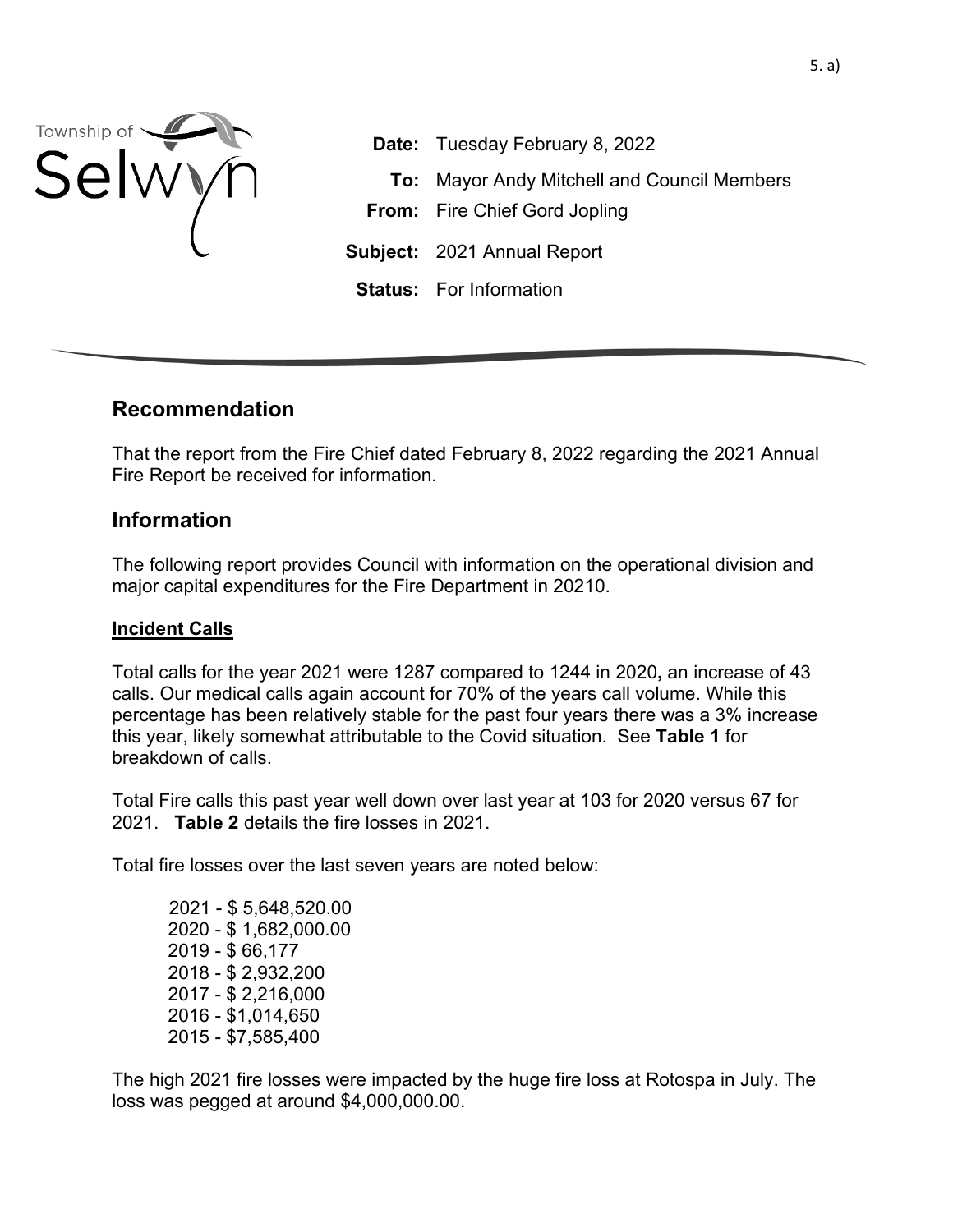Motor vehicle accidents were up from the previous year, with 87 calls in 2021 compared to 62 in 2020. False and CO alarm calls where around the same number as 2020. Other calls rose by 44 calls over 2020.

**Table 3** shows the breakdown of the number of calls per each fire hall. **Table 4** shows total call numbers since 2008 to present.

#### **Personnel**

The Fire Department currently (Jan 2022) has a roster of 90 personnel and all Halls currently have a relatively healthy compliment of personnel after the hiring in late 2021. In 2021 14 individuals where appointed as Township of Selwyn Volunteer Firefighters.

|           | <b>Corey Newman</b>     | Hall #1   | <b>EOETA Training Required</b>   |
|-----------|-------------------------|-----------|----------------------------------|
|           | Valerie Yeo             | Hall #1   | <b>EOETA Training Required</b>   |
|           | <b>Kate Willis</b>      | Hall #1   | <b>Pre Fire Service Training</b> |
| $\bullet$ | <b>Mitchell Brundel</b> | Hall #1   | Pre Fire Service Training        |
|           | Jeff Rutherford         | Hall #1   | Firefighter                      |
| $\bullet$ | <b>Holly Wilson</b>     | Hall #1   | <b>Pre Fire Service Training</b> |
| $\bullet$ | Arayla Dyer             | Hall $#2$ | <b>Pre Fire Service Training</b> |
| $\bullet$ | David Hope              | Hall $#3$ | <b>EOETA Training Required</b>   |
|           | <b>James Allen</b>      | Hall #5   | <b>Pre Fire Service Training</b> |
| $\bullet$ | <b>Travis Finney</b>    | Hall $#5$ | <b>EOETA Training Required</b>   |
|           | Evan Tokarz             | Hall #5   | <b>EOETA Training Required</b>   |
|           | <b>Bryan Young</b>      | Hall $#5$ | <b>Pre Fire Service Training</b> |
| $\bullet$ | <b>Brock Timmermans</b> | Hall #5   | <b>Pre Fire Service Training</b> |
| $\bullet$ | Vanessa Young           | Hall $#5$ | <b>Pre Fire Service Training</b> |
|           |                         |           |                                  |

There were numerous retirement/resignations from the Fire Department in 2021 also. The following firefighters are no longer with the Department and their service to the Selwyn Fire Department and our community was recognized:

- Ron Robinson Hall #1
- Charlie Kangas Hall #1
- Tim Ginarich Hall #1
- Ian Robertson Hall #1
- Stephen Mann Hall #1
- Frank Donald  $H_1$  Hall  $#1$
- George Jackman Hall #2
- Cory Stoodley Hall #2
- Patrick Vandenberg Hall# 2
- Tony Hopkins Hall #4
- Adam Dobbie Hall #4
- Mitchell Clarkson Hall #5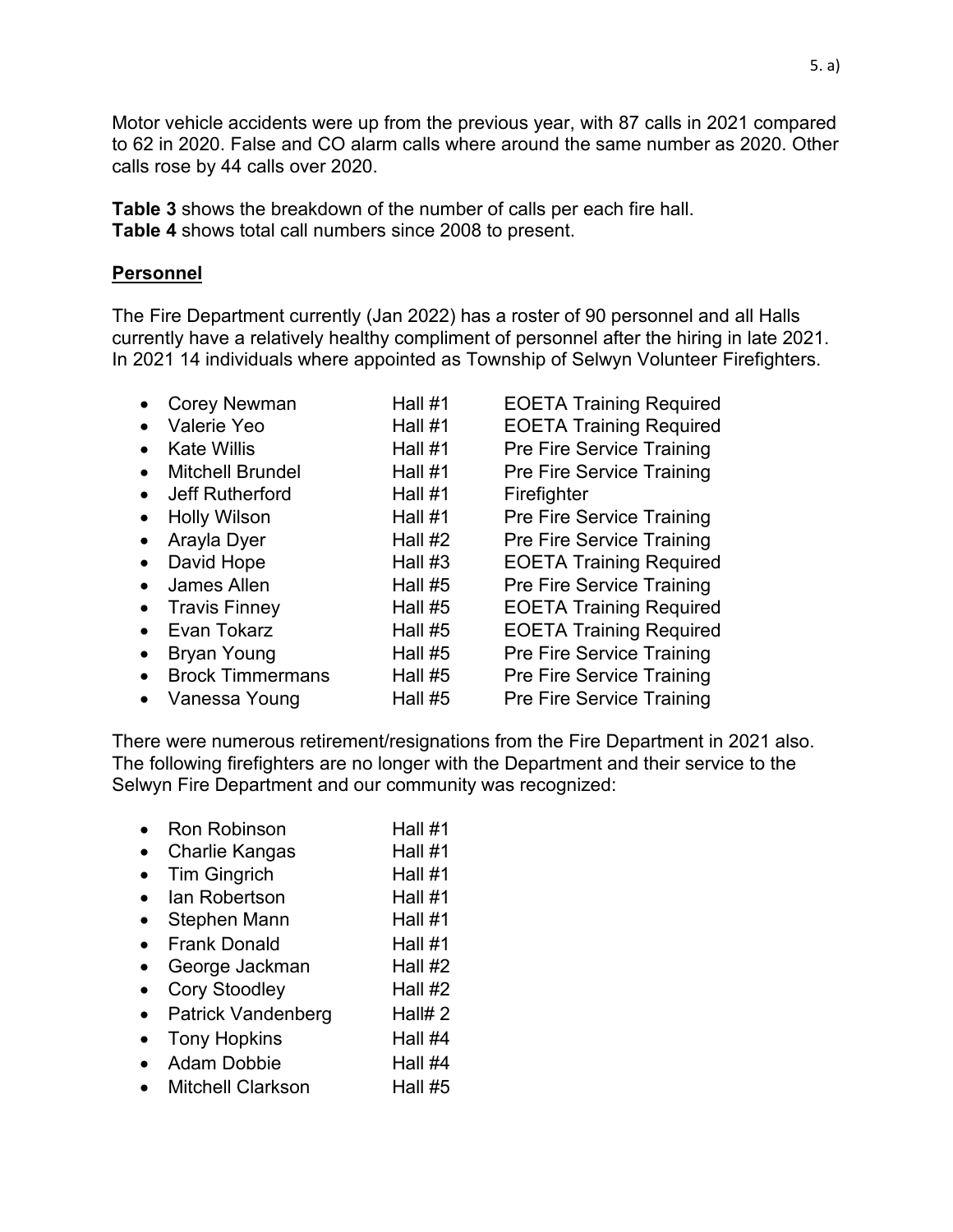- Rachel Reece  $H$ all #5
- Caleb MacInnis  $H$ all #5
- Evan Dodds Hall #5
- Gerry Dinesen Hall #5

The department also appointed 7 new Captains:

- Todd Wilson Hall #1,
- Dan Farrow Hall #2
- Mike Goble Hall #2
- Aaron Goedhuis Hall #2
- Kirt Jackman Hall #4
- Don Patterson Hall #4
- Brad Conlin Hall #5

Year nine of our Christmas service awards dinner was interrupted by the COVID-19 pandemic once again. A virtual celebration to congratulate our long service and recognition awards recipients was held again this year with great results. "Hats-off" to both Andrew Bowyer and Mike Goble for an excellent presentation.

**5 year** Dan Fletcher, William Quinton, Sonny McCue, Brandon Watson, Cody Wilson **10 year** Justin Kidd **15 year** Kyle Conlin, Garnett Hinds, Kirt Jackman **30 year** Eric Bloomfield, Tim Gingrich, Scott Heard **60 years** Norm Kyle

The four recognition awards for outstanding service – were also awarded this year this year with two members receiving an award from each category to make up for the cancellation of the awards in 2020.

**Mitch Pogue Award -** Alana Overink, Jake Andrews **Outstanding Service Award -** Howie Jinkerson, Greg Frost **Excellence in Training -** Jim Rosborough, Jordan Whelan **Exemplary Leadership Award -** Jerry Jopling, Eric Bloomfield

Congratulations to all recipients on their successes.

#### **Fire Prevention Division - Andrew Bowyer, FPO**

As the outbreak of Covid-19 continued on in 2021, all in person Selwyn Fire Department events, including Fire prevention week Hall tours, school visits, pancake breakfast, festivals, and Swim to Survive were once again cancelled for the year.

The use of virtual tours, and innovative video sessions via social media were used for educational messages that could reach as many people as possible.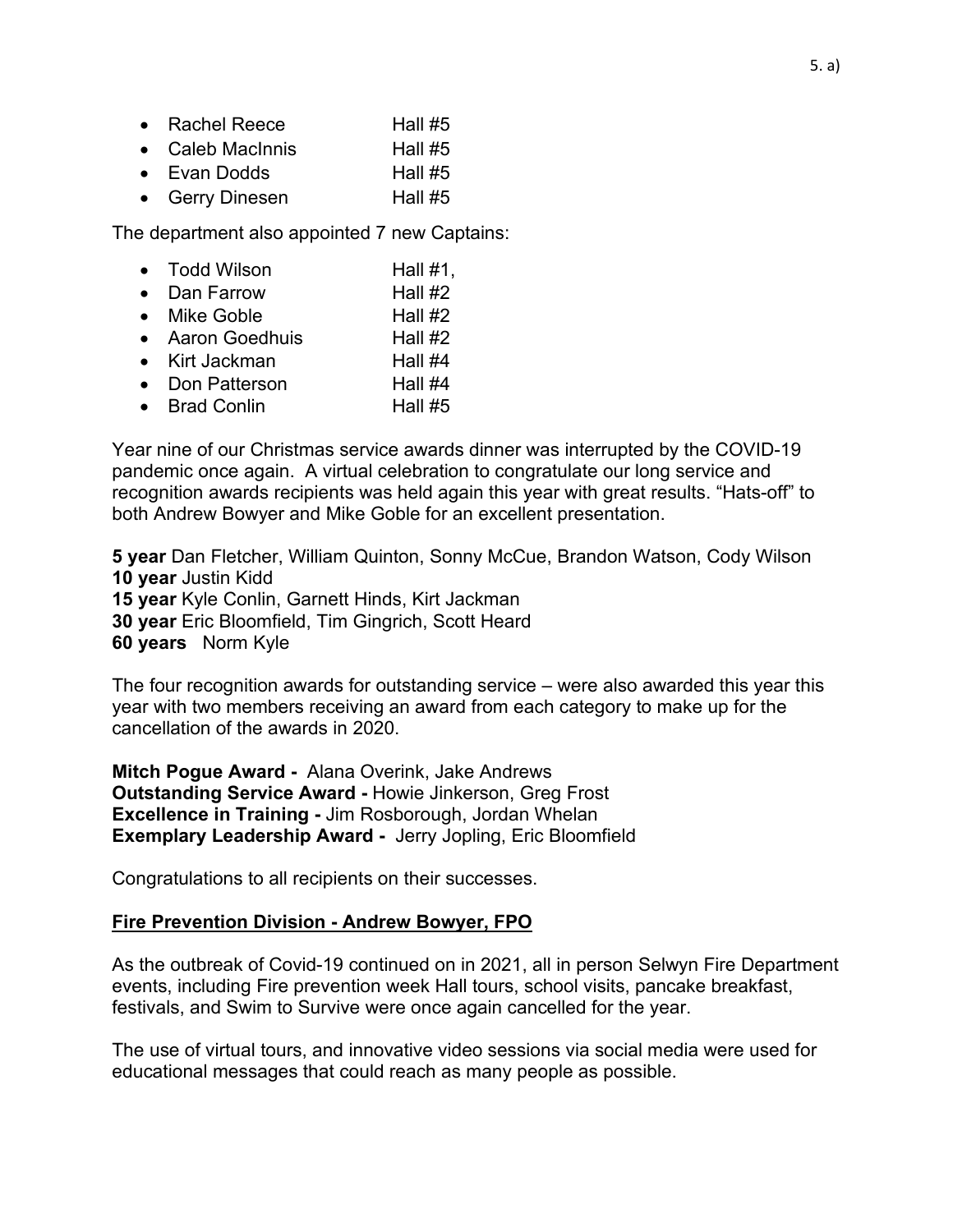October 3 - 9, 2021 was Fire Prevention Week. Three videos were uploaded to YouTube for residents in the community, in particular students, to watch. The 2021 Fire Prevention Week theme was "Learn the Sounds of Fire Safety". The videos focused on the importance of knowing the sounds involved with fire safety, including Smoke and Carbon Monoxide Alarms, Sirens, and even our Radio and Who's Responding App sounds. We also used this opportunity to show how we respond as volunteer firefighters, and what the green light is for. The YouTube link was sent to KPRDS Board and the Catholic School board for distribution to schools throughout Peterborough County. Radio advertisements were also broadcast throughout the week.

Selwyn Fire Department also teamed up with Peterborough Fire Services for the annual 12 Days of Holiday Safety radio messages. This year Firefighter Keely McCue-Whetung was the Departments representative. These messages played at various times throughout the day from December 9– 20, 2021.

60 Burn Permits were issued, and 43 Smoke and Carbon Monoxide Alarms were purchased by residents.

#### **Apparatus and Equipment**

In 2021 boats #2 and #5 were replaced. Both boats were showing signs of rubber delamination and where constantly requiring air to have the air bladders full. They were replaced with 18-foot solid welded aluminum flat bottoms boats. The boats are equipped with 60 hp outboard tiller motors. These boats will see a long service life compared to the zodiac type air bladder units previously used. As a bonus, Deputy Chief Jackman was able to procure a deal for the older boat #2 as a trade-in to the original builder for 3 more RIT rescue units that we use extensively for water, ice rescue. Every boat now carries one with a  $4<sup>th</sup>$  unit in Hall #1.

In 2021 the department's multi gas detectors were also replaced. This was slated for one in 2021 and another in 2022 but we experienced one detector go out of service which left us with one. We were able to garner additional funds from other capital equipment sources to purchase 3 detectors and 2 test stations. The purchase of two more detectors in the 2022 capital budget will furnish multi gas detection in all firehalls. The test stations came in at a quarter of the cost of new as they were demonstration units.

## **Training Division**

With the ongoing COVID-19 pandemic and the third lockdown since last March our training sessions continued using the WebEx platform. Mike Goble has been doing an outstanding job of suppling interesting and viable training sessions. Through the summer months we did get a chance to enjoy the outside and hands-on training in small groups. Again, this was quite an accomplishment ore for Mike as it involved setting up multiple sessions to get everyone involved. There continues to be great attendance from all personnel.